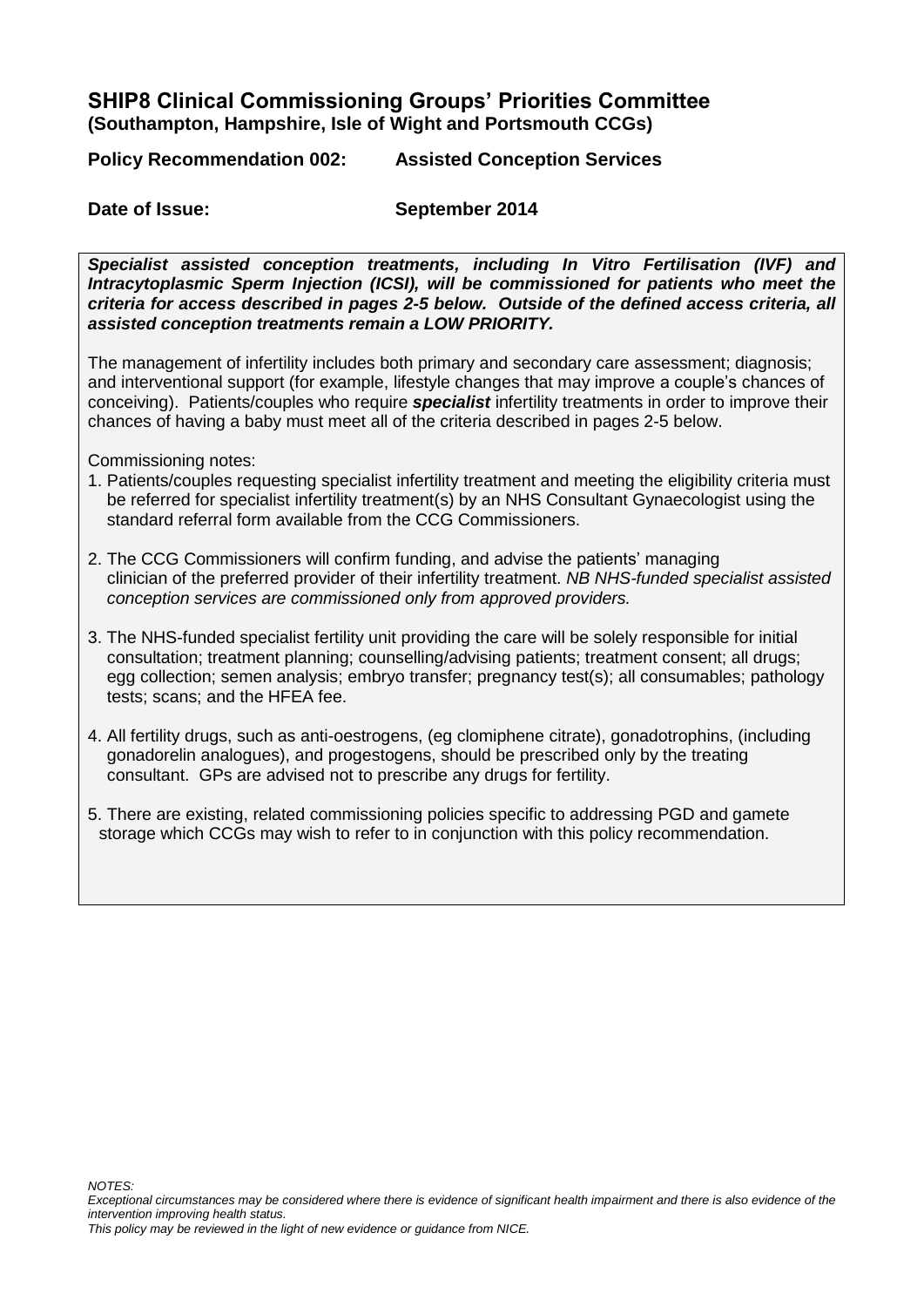## *Criteria for Access to IVF and Related Fertility Treatments*

- 1.1 All women will be expected to have gone through the primary and secondary care pathways as defined in the NICE Clinical Practice Algorithm<sup>1</sup> appropriate to them before eligibility for IVF is considered.
- 1.2 CCGs will fund one cycle of IVF treatment per eligible couple. In cases where this cycle is abandoned for medical reasons, a new cycle of ovarian stimulation will be funded.
- 1.3 In line with HFEA strategy and mandatory requirements<sup>2</sup>, the CCGs wish to promote elective single embryo transfer, and the avoidance of multiple pregnancy.
- 1.4 One cycle of IVF treatment is defined as one cycle of ovarian stimulation, egg retrieval and fertilisation and up to 2 separate embryo transfers (fresh/frozen or frozen/frozen as clinically indicated). It includes appropriate diagnostic tests, scans and pharmacological therapy. It is anticipated that, rarely, patients who are not eligible for treatment because they do not fulfil these criteria may, by virtue of their personal circumstances, be considered an exceptional case for NHS funding. If this is thought to be applicable, the patients' GP or Hospital Consultant may contact the relevant CCG IFR panel which is responsible for considering funding for individual cases.

 1 https://www.nice.org.uk/guidance/cg156/resources/cg156-fertility-full-guideline3

<sup>2</sup> http://www.hfea.gov.uk/docs/Code\_of\_Practice\_8\_guidance\_note\_7\_-\_Multiple\_Births.PDF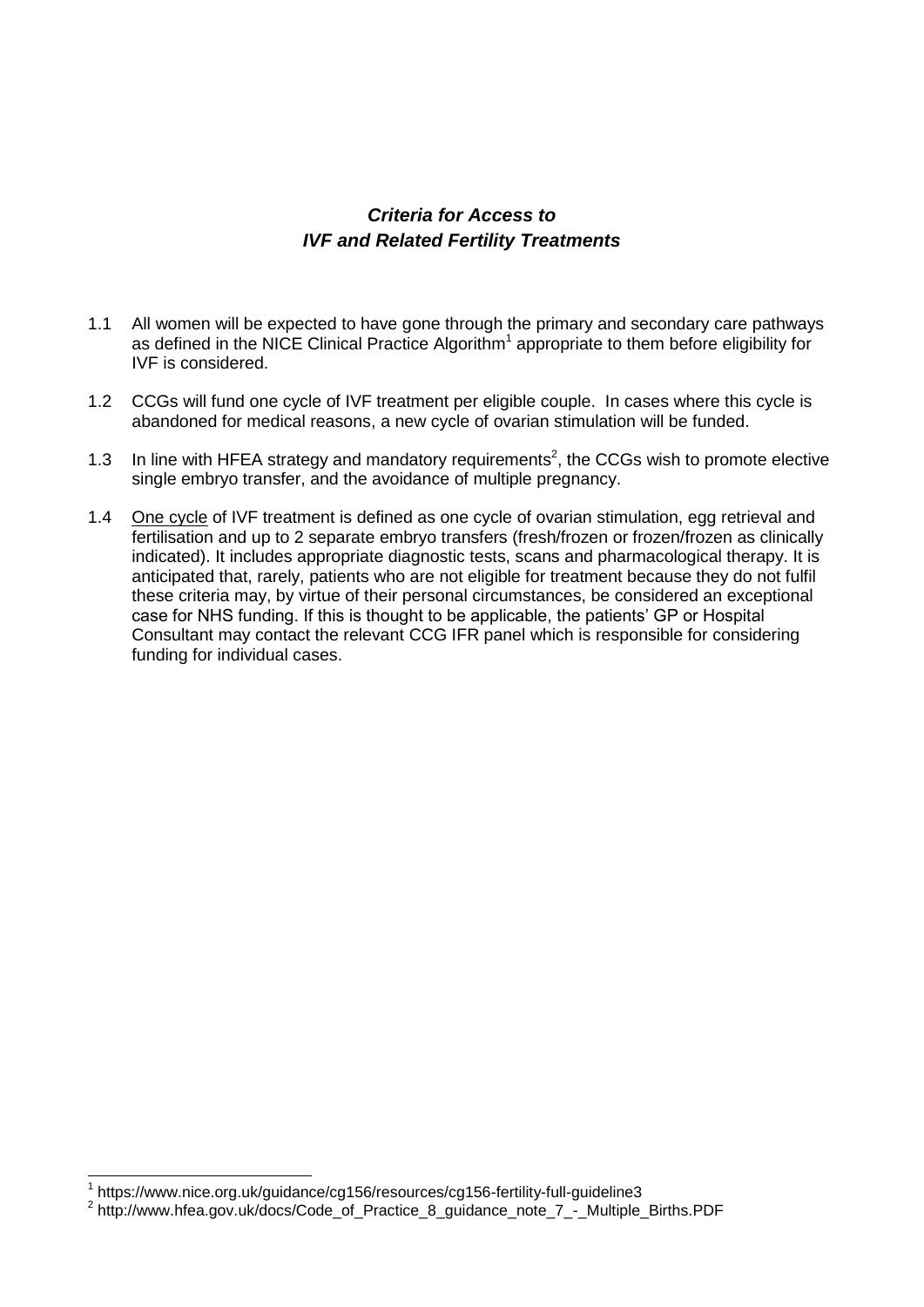|                | <b>Title</b>                                                                   | <b>Criterion</b>                                                                                                                                                                                                                                                                                                                                                                                                                                                                                                                                                                                                                                                                                                                                                                                                                                                                                                                                          |
|----------------|--------------------------------------------------------------------------------|-----------------------------------------------------------------------------------------------------------------------------------------------------------------------------------------------------------------------------------------------------------------------------------------------------------------------------------------------------------------------------------------------------------------------------------------------------------------------------------------------------------------------------------------------------------------------------------------------------------------------------------------------------------------------------------------------------------------------------------------------------------------------------------------------------------------------------------------------------------------------------------------------------------------------------------------------------------|
| 1              | Age of woman at<br>time of referral to<br>tertiary care from<br>secondary care | The age at referral should be before the female's 35 <sup>th</sup> birthday. Women<br>approaching the age of 35 years must be referred in time to be able to<br>commence treatment before their 35 <sup>th</sup> birthday.                                                                                                                                                                                                                                                                                                                                                                                                                                                                                                                                                                                                                                                                                                                                |
| $\overline{2}$ | Age of male<br>partner                                                         | No upper age limit for male partner (as per adoption laws).                                                                                                                                                                                                                                                                                                                                                                                                                                                                                                                                                                                                                                                                                                                                                                                                                                                                                               |
| 3              | Previous infertility<br>treatment                                              | Any previous NHS funded IVF/ICSI treatment will be an exclusion criterion.<br>People who have previously self-funded treatment are eligible for one NHS-<br>funded cycle as long as they have not already received more than 2 self-<br>funded cycles, and have no frozen embryos stored from a previous cycle.                                                                                                                                                                                                                                                                                                                                                                                                                                                                                                                                                                                                                                           |
| 4              | Women in same<br>sex couples/ and<br>women not in a<br>partnership             | Sub fertility treatment will be funded for women in same sex couples or women<br>not in a partnership if those seeking treatment are demonstrably sub fertile.<br>In the case of women in same sex couples in which only one partner is sub<br>fertile, clinicians should discuss the possibility of the other partner becoming<br>pregnant before proceeding to interventions involving the sub fertile partner.<br>NHS funding will not be available for access to insemination facilities.<br>In circumstances in which women in a same sex partnership or individuals are<br>eligible for sub fertility treatment, the other criteria for eligibility for sub fertility<br>treatments will also apply.<br>Women in same sex couples and women not in a partnership should have<br>access to professional experts in reproductive medicine to obtain advice on<br>the options available to enable them to proceed along this route if they so<br>wish. |
| 5              | Egg donation                                                                   | IVF using donated eggs from UK clinics licensed by the HFEA will be<br>commissioned.                                                                                                                                                                                                                                                                                                                                                                                                                                                                                                                                                                                                                                                                                                                                                                                                                                                                      |
| 6              | Transfer of frozen<br>embryos                                                  | If a couple has had frozen embryos transferred as part of earlier self-funded<br>treatment the frozen cycles will not be counted as previous cycles, when<br>assessing eligibility for NHS funded IVF.<br>The transfer of frozen stored embryos from previous cycles of IVF will not be<br>funded. It is expected that all frozen embryos from a previous cycle will be<br>used in advance of a fresh cycle of ovarian stimulation and subsequent<br><b>IVF/ICSI.</b>                                                                                                                                                                                                                                                                                                                                                                                                                                                                                     |
| 7              | In vitro maturation                                                            | IVM will not be funded, due to limited evidence of effectiveness.                                                                                                                                                                                                                                                                                                                                                                                                                                                                                                                                                                                                                                                                                                                                                                                                                                                                                         |
| 8              | Intra uterine<br>insemination                                                  | IUI will not be funded.                                                                                                                                                                                                                                                                                                                                                                                                                                                                                                                                                                                                                                                                                                                                                                                                                                                                                                                                   |

*NOTES:*

*<sup>1.</sup> Potentially exceptional circumstances may be considered by the patient's CCG where there is evidence of significant health status impairment (e.g. inability to perform activities of daily living.)*

*<sup>2.</sup> This policy will be reviewed in the light of new evidence or guidance from NICE.*

<sup>3.</sup> *Priorities Committee Minutes and policy recommendations can be viewed at http://www.sph.nhs.uk/ebc/policy-recommendations*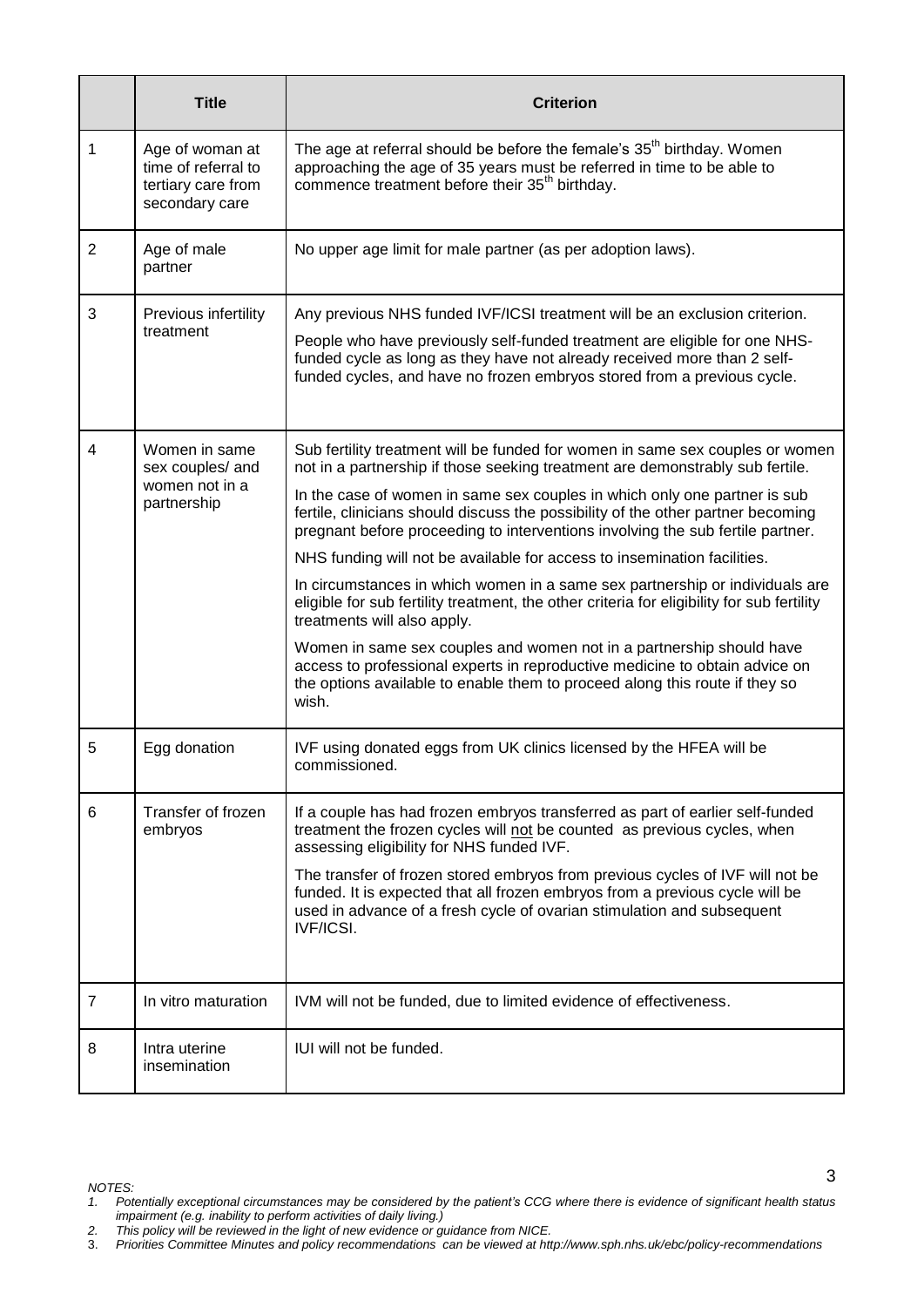|    | <b>Title</b>                                                                  | <b>Criterion</b>                                                                                                                                                                                                                                                                                                                 |
|----|-------------------------------------------------------------------------------|----------------------------------------------------------------------------------------------------------------------------------------------------------------------------------------------------------------------------------------------------------------------------------------------------------------------------------|
| 9  | Gamete storage                                                                | Sperm storage will be funded for post-pubertal males under the age of 55<br>years who are about to undergo medical treatment which is likely to result in<br>long-term sub-fertility. Subsequent assisted conceptions procedures using the<br>sperm will not be funded unless the other eligibility criteria are met. .          |
|    |                                                                               | Oocyte (egg) preservation and ovarian tissue preservation are still<br>experimental treatments, and will not be funded.                                                                                                                                                                                                          |
| 10 | Storage of surplus<br>embryos following<br>a fresh cycle of<br>NHS funded IVF | Freezing and storage of viable embryos from NHS funded IVF will be funded<br>for up to 3 years (or the female's 42nd birthday if this is sooner) so that<br>couples have the option to use stored embryos at a later stage if they choose<br>to do so.                                                                           |
| 11 | Specific diagnosed<br>causes of infertility                                   | Couples with a diagnosed cause of absolute infertility which precludes any<br>possibility of natural conception, and who meet all the other criteria, will have<br>immediate access to IVF on reaching the eligible age range. All other couples<br>must have infertility of at least 1 to 2 years duration.                     |
| 12 | Blood borne<br>viruses and sperm<br>washing                                   | Sperm washing for the prevention of transmission of blood borne viruses will<br>not be funded, due to limited evidence of clinical and cost-effectiveness.<br>However, the evidence will be kept under review.                                                                                                                   |
| 13 | Surgical sperm<br>retrieval                                                   | Surgical sperm retrieval will be commissioned in appropriately selected<br>patients, provided that the azoospermia is not the result of a sterilisation<br>procedure or the absence of sperm production.                                                                                                                         |
| 14 | Childlessness                                                                 | Treatments for sub fertility will be funded if the couple does not have a living<br>child from their relationship or from any previous relationship. This includes a<br>child adopted by the couple or in a previous relationship.                                                                                               |
|    |                                                                               | Once accepted for treatment, should a child be adopted or a pregnancy<br>leading to a live birth occur the couple will no longer be eligible for treatment.                                                                                                                                                                      |
| 15 | Sterilisation                                                                 | Fertility treatment will not be available if the sub fertility is the result of a<br>sterilisation procedure in either partner.                                                                                                                                                                                                  |
|    |                                                                               | In addition, the surgical reversal of either male or female sterilisation will not<br>be funded except in exceptional circumstances. If the individual's situation is<br>thought to warrant such consideration, the patients' general practitioner should<br>contact the relevant CCG so that such an application might be made. |
| 16 | BMI                                                                           | Women must have a BMI of between 19.0 and 29.9 inclusive for a period of 6<br>months or more before receiving any treatment.                                                                                                                                                                                                     |
|    |                                                                               | They should be informed of this criterion at the earliest possible opportunity in<br>their progress through infertility investigations in primary care and secondary<br>care. GPs are encouraged to provide unambiguous and clear information<br>about BMI criteria to infertile couples.                                        |

*NOTES:*

*2. This policy will be reviewed in the light of new evidence or guidance from NICE.*

*<sup>1.</sup> Potentially exceptional circumstances may be considered by the patient's CCG where there is evidence of significant health status impairment (e.g. inability to perform activities of daily living.)*

<sup>3.</sup> *Priorities Committee Minutes and policy recommendations can be viewed at http://www.sph.nhs.uk/ebc/policy-recommendations*